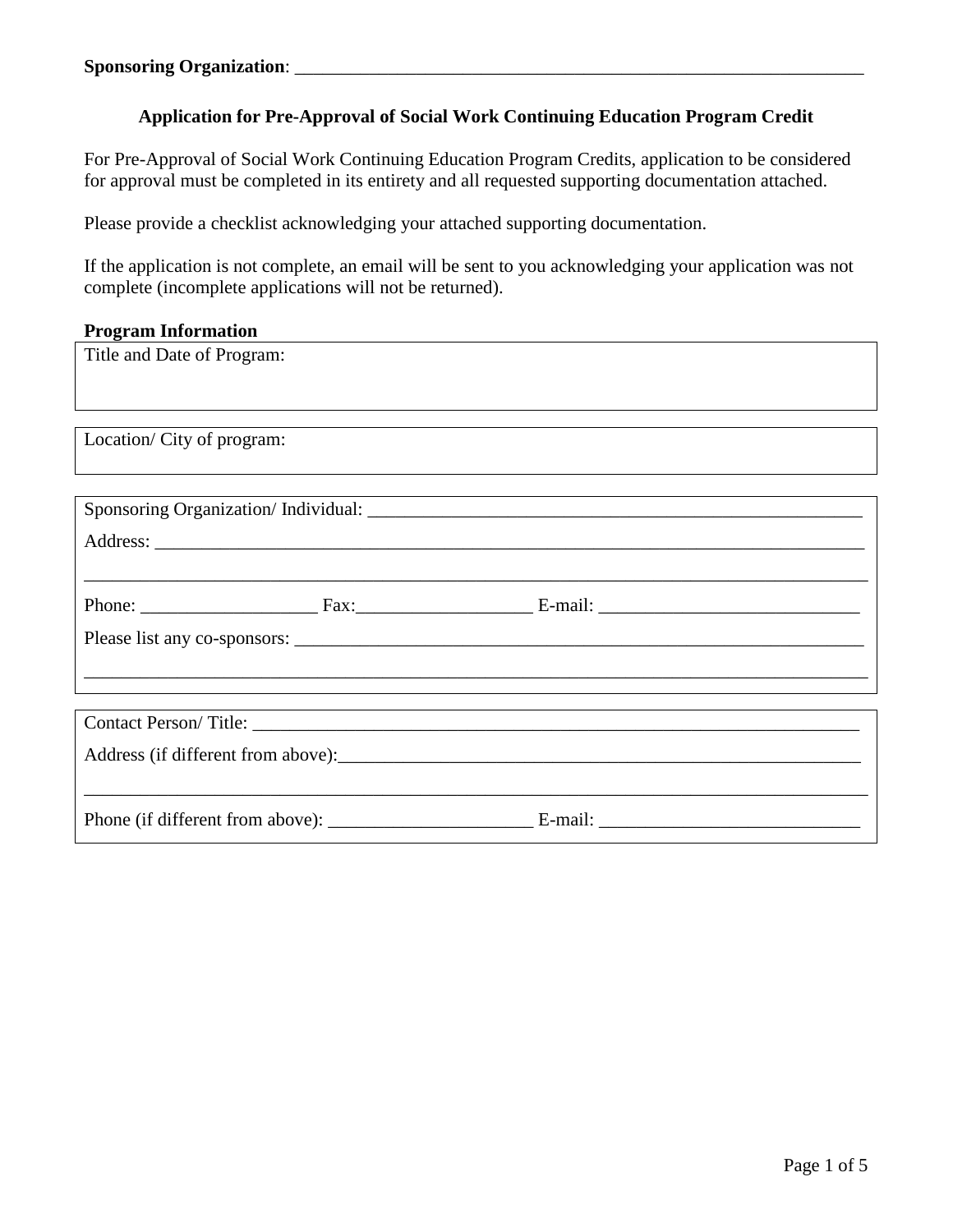### **Complaint Procedure**

|        | Do you have a procedure to handle complaints such as, refunds, complaints about course, etc.? |  |
|--------|-----------------------------------------------------------------------------------------------|--|
| Yes No |                                                                                               |  |

### **ADA Accommodation**

My organization agrees to comply with the reasonable accommodation provisions of the Americans with Disabilities Act.

### **Promotional**

Please attach a copy of the brochure, if available.

### **Instructor(s)**

Please attach vita/ bio of presenter(s).

### **Attendance**

Who is the expected audience?

Certificate of attendance shall only include the actual hours the participant was in the room.

## **Learning Objectives for Course:**

Please provide agenda/outline of the program (including time table).

# **Continuing Education Credit**

Please indicate the total number of credit hours being requested in each category (exclude coffee breaks,

meals, announcements, welcoming speeches, etc; one credit hour equals 60 minutes):

\_\_\_\_\_\_ Clinical \_\_\_\_\_\_\_ Ethics \_\_\_\_\_\_\_ Supervision \_\_\_\_\_\_ General

### **Recordkeeping**

| Person responsible for record keeping:         |  |  |  |  |
|------------------------------------------------|--|--|--|--|
|                                                |  |  |  |  |
|                                                |  |  |  |  |
|                                                |  |  |  |  |
| * Attendance records must be kept for 3 years. |  |  |  |  |

### **Evaluation**

Please describe evaluation tool and provide a blank copy of the evaluation tool to be used.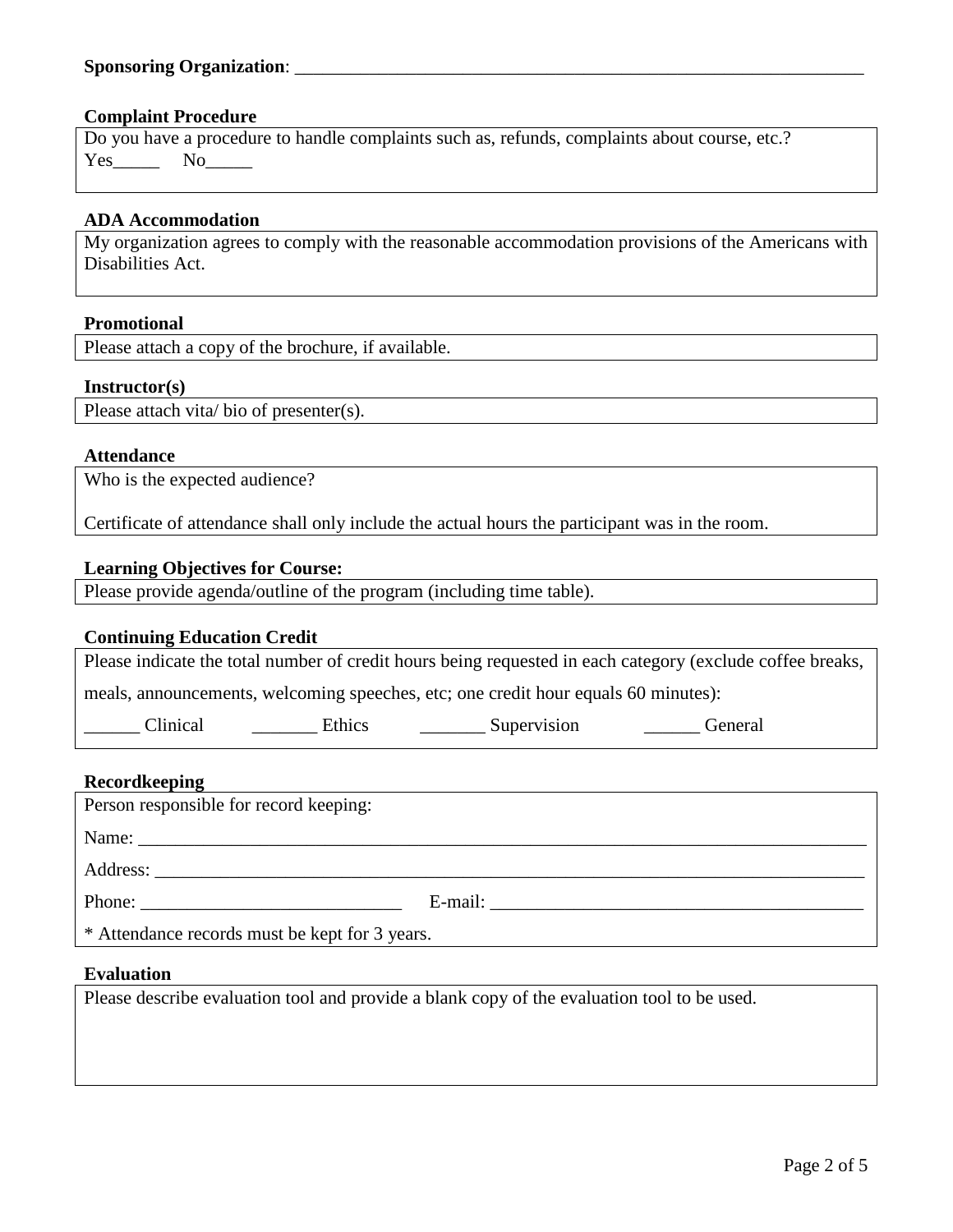# **Social Worker Involvement**

| A credentialed or licensed social worker must be a consultant or member of the planning committee for |       |  |  |  |
|-------------------------------------------------------------------------------------------------------|-------|--|--|--|
| this program, please provide the following information:                                               |       |  |  |  |
|                                                                                                       |       |  |  |  |
|                                                                                                       |       |  |  |  |
| List all social work credentials, licenses or certificates of this social worker:                     |       |  |  |  |
|                                                                                                       |       |  |  |  |
| What is the social worker's involvement in the program? (planning, presenting, reviewing, etc.)       |       |  |  |  |
|                                                                                                       |       |  |  |  |
|                                                                                                       |       |  |  |  |
|                                                                                                       |       |  |  |  |
| I certify that the information provided herein is accurate.                                           |       |  |  |  |
|                                                                                                       |       |  |  |  |
|                                                                                                       |       |  |  |  |
|                                                                                                       | Date: |  |  |  |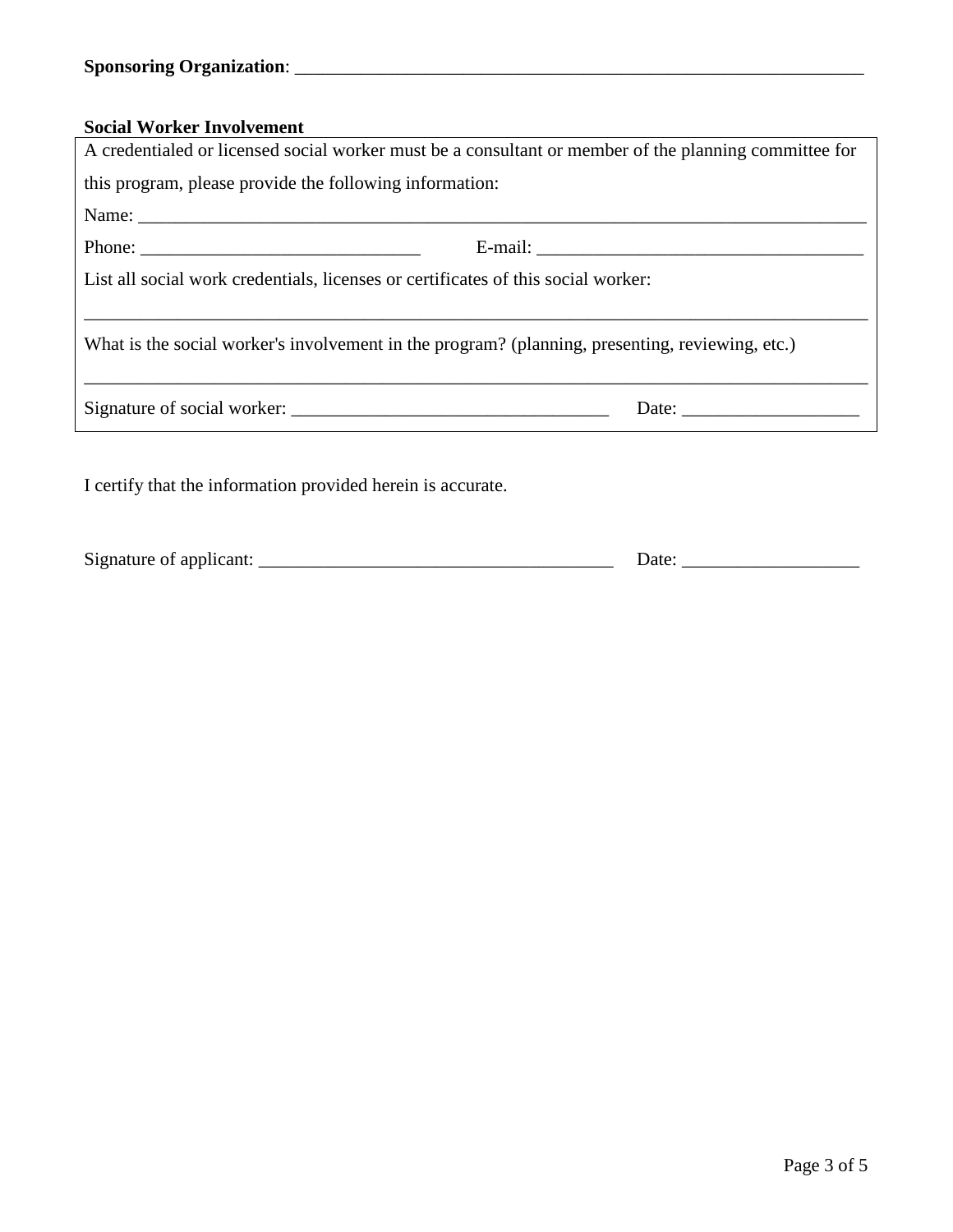## **Guide for Assessment of Continuing Education**

Program Content:

(Clearly Acceptable)

- \_\_\_\_\_\_\_\_ 6) Mainstream social work knowledge, skills and values
- \_\_\_\_\_\_\_\_ 6) Specialized social work knowledge, skills and values
- \_\_\_\_\_\_\_\_ 4) Information from related fields that is useful for social work practices
- <sup>2</sup> Developing areas that may lack strong research, support or clear application
- \_\_\_\_\_\_\_\_ 0) Content that is specifically not acceptable or not related to social work practice

(Clearly Not Acceptable)

Program Presenter:

(Clearly Acceptable)

- \_\_\_\_\_\_\_\_ 5) Social worker with appropriate expertise in content area
- 4) Related profession with ability to connect content to social work practice<br>
2) Lay-person (e.g., client) on the impact of needing/ receiving services
	- Lay-person (e.g., client) on the impact of needing/ receiving services

\_\_\_\_\_\_\_\_ 0) Presenter with no apparent professional qualifications nor link to social work practice (Clearly Not Acceptable)

Program Audience:

(Clearly Acceptable)

- \_\_\_\_\_\_\_\_ 4) Social work practitioners/ students
	-
- 4) Interdisciplinary professional audience that may include social workers<br>
4) Audience presumed to be primarily from another profession (e.g. nursing (a) Audience presumed to be primarily from another profession (e.g. nursing)<br>
(a) Audience open to the general public
	- Audience open to the general public

\_\_\_\_\_\_\_\_ 0) Audience presumed to be primarily the general public

(Clearly Not Acceptable)

Total Score \_\_\_\_\_\_\_\_\_ (add score from each section to get Total Score)

An event must receive a total score (combination of all three sections) of 10 to be clearly acceptable for continuing education credit. **If a category (Program Content, Program Presenter or Program Audience) rates a zero, regardless of the total score, the education offering is not acceptable for social work continuing education.**